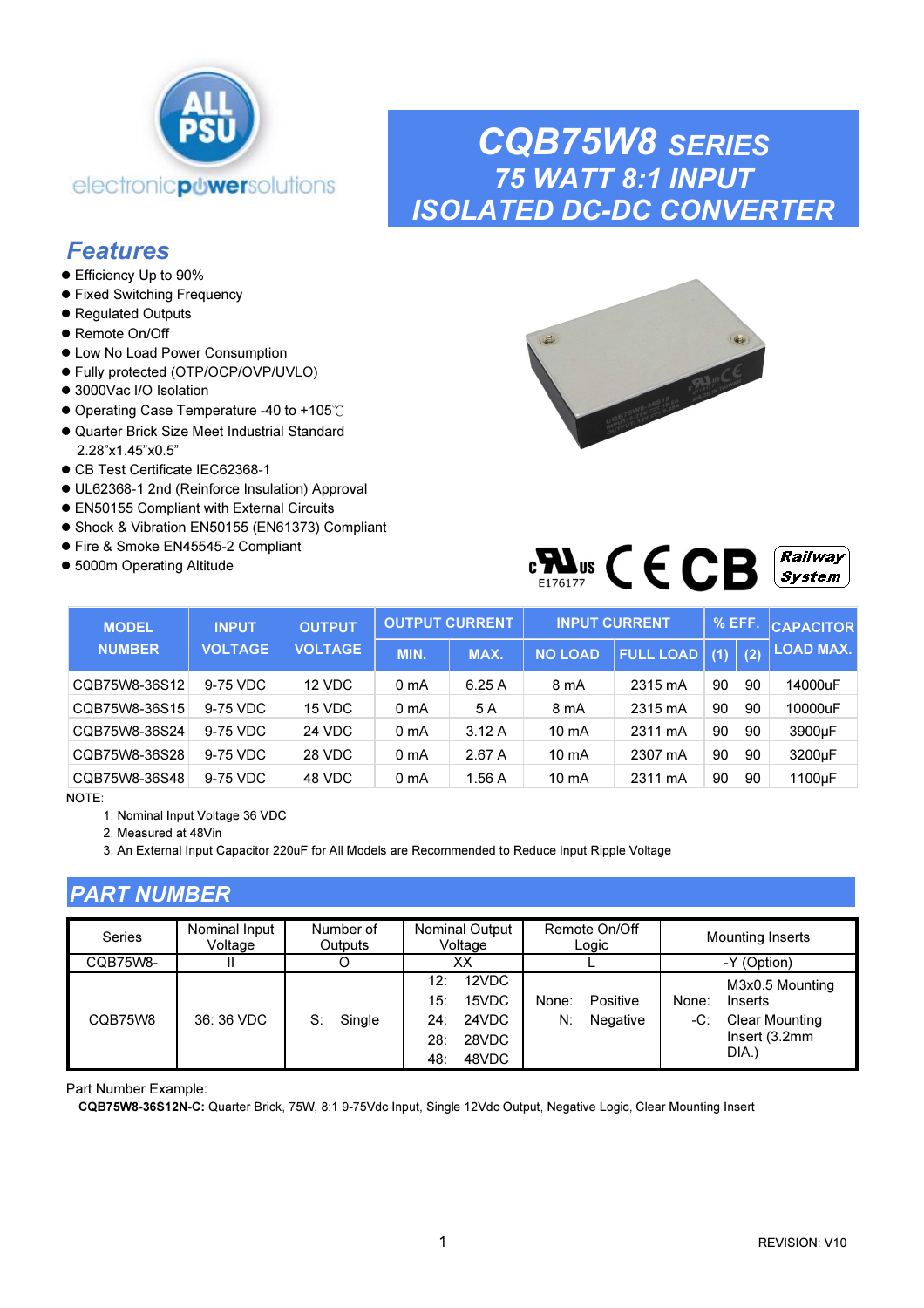

### TECHNICAL SPECIFICATIONS

(All specifications are typical at nominal input, full load at 25°C unless otherwise noted.)

#### ABSOLUTE MAXIMUM RATINGS

| <b>PARAMETER</b>                                         | <b>NOTES and CONDITIONS</b>                                        | <b>Device</b>                     | Min.         | Typ.                   | Max.   | <b>Units</b> |
|----------------------------------------------------------|--------------------------------------------------------------------|-----------------------------------|--------------|------------------------|--------|--------------|
| Input Voltage                                            | Continuous                                                         | All                               | $-0.3$<br>75 |                        |        | $V_{dc}$     |
| Input Surge Voltage                                      | 100ms max.                                                         | All                               |              |                        | 100    | $V_{dc}$     |
| <b>Operating Case Temperature</b>                        | At the Center Part of Base Plate                                   | All                               | -40          |                        | 105    | °C           |
| Storage Temperature                                      |                                                                    | All                               | -55          |                        | 125    | $^{\circ}$ C |
| <b>INPUT CHARACTERISTICS</b>                             |                                                                    |                                   |              |                        |        |              |
| <b>PARAMETER</b>                                         | <b>NOTES and CONDITIONS</b>                                        | <b>Device</b>                     | Min.         | Typ.                   | Max.   | <b>Units</b> |
| Operating Input Voltage                                  |                                                                    | All                               | 9            | 36                     | 75     | $V_{dc}$     |
| Input Under Voltage Lockout                              |                                                                    |                                   |              |                        |        |              |
| Turn-On Voltage Threshold                                |                                                                    | All                               | 8.4          | 8.8                    | 9.0    | $V_{dc}$     |
| Turn-Off Voltage Threshold                               |                                                                    | All                               | 7.6          | 8                      | 8.2    | $V_{dc}$     |
| Lockout Hysteresis Voltage                               |                                                                    | All                               |              | 0.8                    |        | $V_{dc}$     |
| Maximum Input Current                                    | V <sub>in</sub> =9V, Full Load.                                    | All                               |              | 10.5                   |        | А            |
| No-Load Input Current                                    | $V_{in} = 36V$ , Io=0A                                             |                                   |              | See Model Number Table |        | mA           |
| Input Filter                                             | Pi filter.                                                         | All                               |              |                        |        |              |
| Inrush Current (I <sup>2</sup> t)                        | As per ETS300 132-2.                                               | All                               |              |                        | 0.1    | $A^2s$       |
| Input Reflected Ripple Current                           | P-P thru 12uH inductor, 5Hz to 20MHz.                              | All                               |              | 30                     |        | mA           |
| <b>OUTPUT CHARACTERISTICS</b>                            |                                                                    |                                   |              |                        |        |              |
| <b>PARAMETER</b>                                         | <b>NOTES and CONDITIONS</b>                                        | <b>Device</b>                     | Min.         | Typ.                   | Max.   | <b>Units</b> |
| Voltage Set Point Accuracy                               | V <sub>in</sub> =36V, Full Load, Tc=25°C                           | All                               | $-1.0$       |                        | $+1.0$ | %            |
| Output Voltage Regulation                                |                                                                    |                                   |              |                        |        |              |
| Load Regulation                                          | Full Load to No Load                                               | All                               |              |                        | ±0.2   | %            |
| Line Regulation                                          | V <sub>in</sub> =High Line to Low Line, Full Load                  | All                               |              |                        | ±0.2   | %            |
| <b>Temperature Coefficient</b>                           | Tc=-40 $^{\circ}$ C to 105 $^{\circ}$ C                            | All                               |              |                        | ±0.02  | %/°C         |
| Output Voltage Ripple and Noise (5Hz to 20MHz bandwidth) |                                                                    |                                   |              |                        |        |              |
|                                                          |                                                                    | 12V <sub>O</sub>                  |              |                        | 150    |              |
|                                                          |                                                                    | 15Vo                              |              |                        | 150    |              |
| Peak-to-Peak                                             |                                                                    | 24Vo                              |              |                        | 240    | mV           |
|                                                          |                                                                    | 28Vo                              |              |                        | 240    |              |
|                                                          | Full load, 22uF aluminum solid capacitor and                       | 48Vo                              |              |                        | 480    |              |
|                                                          | 1uF ceramic capacitors                                             | 12V <sub>O</sub>                  |              |                        | 80     |              |
|                                                          |                                                                    | 15Vo                              |              |                        | 80     |              |
| RMS.                                                     |                                                                    | 24Vo                              |              |                        | 120    | mV           |
|                                                          |                                                                    | 28Vo                              |              |                        | 120    |              |
|                                                          |                                                                    | 48Vo                              |              |                        | 220    |              |
| Output Current Range                                     | $V_{in}$ = 9 to 75V                                                |                                   |              | See Model Number Table |        | A            |
| <b>Over Current Protection</b>                           | Hiccup Mode. Auto Recovery.                                        | All                               | 110          | 150                    | 210    | %            |
| <b>Short Circuit Protection</b>                          |                                                                    | Continuous, Auto Recovery.<br>All |              |                        |        |              |
| <b>External Load Capacitance</b>                         | Full load (resistive)                                              |                                   |              | See Model Number Table |        | uF           |
| Output Voltage Trim Range                                | Po $\leq$ max rated power, $I_0 \leq I_0$ max                      | All                               | $-20$        |                        | $+15$  | %            |
| Output Voltage Remote Sense<br>Range                     | Po $\leq$ max rated power, $I_o \leq I_{o,max}$<br>% of nominal Vo | All                               |              |                        | $+15$  | %            |
| Over Voltage Protection                                  | Limited Voltage, % of Nominal Vo                                   | All                               | 117          | 125                    | 140    | $\%$         |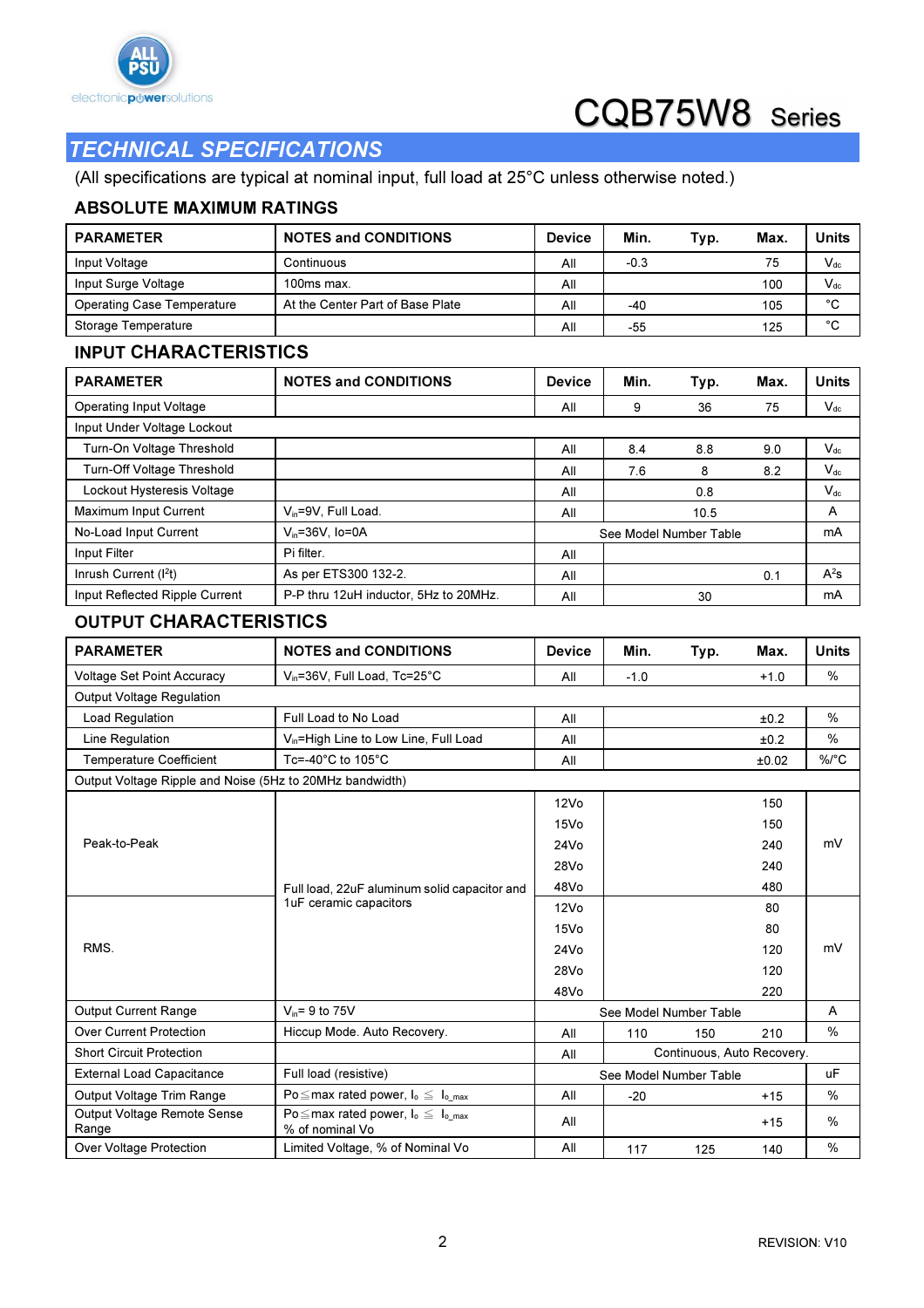

### **EFFICIENCY**

| <b>PARAMETER</b>                           | <b>NOTES and CONDITIONS</b>                                       | <b>Device</b> | Min. | Typ.                   | Max. | <b>Units</b> |  |
|--------------------------------------------|-------------------------------------------------------------------|---------------|------|------------------------|------|--------------|--|
| 100% Load                                  | Vin=36V, 48V                                                      |               |      | See Model Number Table |      | %            |  |
| <b>DYNAMIC CHARACTERISTICS</b>             |                                                                   |               |      |                        |      |              |  |
| <b>PARAMETER</b>                           | <b>NOTES and CONDITIONS</b>                                       | <b>Device</b> | Min. | Typ.                   | Max. | <b>Units</b> |  |
| <b>Output Voltage Current Transient</b>    |                                                                   |               |      |                        |      |              |  |
| <b>Error Band</b>                          | 75% to 100% of I <sub>o_max</sub> step load change                | All           |      |                        | ±5   | %            |  |
| Recovery Time                              | $d_i/d_f = 0.1$ A/us<br>(within 1% Vout nominal)                  | All           |      |                        | 250  | us           |  |
| Turn-On Delay and Rise Time                | Full load (Constant resistive load)                               |               |      |                        |      |              |  |
| Turn-On Delay Time, From<br>On/Off Control | $V_{on/off}$ to 10% $V_{o,set}$ , Remote On                       | All           |      | 20                     |      | ms           |  |
| Turn-On Delay Time, From Input             | V <sub>in</sub> <sub>min</sub> to 10%V <sub>o_set,</sub> Power Up | All           |      | 20                     |      | ms           |  |
| Output Voltage Rise Time                   | 10% $V_{o, set}$ to 90% $V_{o, set}$                              | All           |      | 10                     |      | ms           |  |

### ISOLATION CHARACTERISTICS

| <b>PARAMETER</b>                                        | <b>NOTES and CONDITIONS</b>           | <b>Device</b> | Min. | Typ. | Max. | Units    |
|---------------------------------------------------------|---------------------------------------|---------------|------|------|------|----------|
|                                                         | 1 minute; Input to Output.            | All           |      |      | 3000 | $V_{ac}$ |
|                                                         |                                       |               |      |      | 4200 | $V_{dc}$ |
| <b>Isolation Voltage</b><br>(100% factory Hi-Pot tested | 1 minute; Input to Case (Base Plate). | All           |      |      | 2100 | $V_{ac}$ |
| $@2sec.$ )                                              |                                       |               |      |      | 3000 | $V_{dc}$ |
|                                                         | 1 minute; Output to Case (Base Plate) | All           |      |      | 1500 | $V_{ac}$ |
|                                                         |                                       |               |      |      | 2100 | $V_{dc}$ |
| <b>Isolation Resistance</b>                             | Input to Output                       | All           | 100  |      |      | MΩ       |
|                                                         | Input to Output                       | All           | 1000 |      |      |          |
| <b>Isolation Capacitance</b>                            | Input to Case (Base Plate)            | All<br>None   |      |      | рF   |          |
|                                                         | Output to Case (Base Plate)           | All           |      | 1000 |      |          |

### FEATURE CHARACTERISTICS

| <b>PARAMETER</b>                                                 | <b>NOTES and CONDITIONS</b>                                     | <b>Device</b> | Min.     | Typ. | Max. | <b>Units</b> |  |
|------------------------------------------------------------------|-----------------------------------------------------------------|---------------|----------|------|------|--------------|--|
| <b>Switching Frequency</b>                                       | Pulse wide modulation (PWM), Fixed                              | All           | 180      | 200  | 220  | <b>KHz</b>   |  |
| On/Off Control, Positive Remote On/Off logic, Refer to -Vin pin. |                                                                 |               |          |      |      |              |  |
| Logic Low (Module Off)                                           | $V_{on/off}$ at $I_{on/off}$ =1.0mA                             | All           | $\Omega$ |      | 1.0  | v            |  |
| Logic High (Module On)                                           | $V_{on/off}$ at $I_{on/off} = 0.0 uA$ , Pin open=On             | All           | 4.0      |      | 75   | v            |  |
| On/Off Control, Negative Remote On/Off logic, Refer to -Vin pin  |                                                                 |               |          |      |      |              |  |
| Logic High (Module Off)                                          | V <sub>on/off</sub> at I <sub>on/off</sub> =0.0uA, Pin open=Off | All           | 4.0      |      | 75   | v            |  |
| Logic Low (Module On)                                            | $V_{\text{on/off}}$ at $I_{\text{on/off}}$ =1.0mA               | All           | 0        |      | 1.0  | v            |  |
| On/Off Current (for both remote<br>on/off logic)                 | $I_{on/off}$ at $V_{on-off}$ =0V                                | All           |          | 0.3  | 1    | mA           |  |
| Leakage Current (for both remote<br>on/off logic)                | Logic High, $V_{on/off} = 15V$                                  | All           |          |      | 30   | uA           |  |
| Off Converter Input Current                                      | Shutdown input idle current                                     | All           |          | 5    | 10   | mA           |  |
| Over Temperature Shutdown                                        | Temperature at the Center Part of Base                          | All           |          | 110  |      | °C           |  |
| Over Temperature Recovery                                        | Plate, Non-Latching                                             | All           |          | 100  |      | °C           |  |

### GENERAL SPECIFICATIONS

| <b>PARAMETER</b> | <b>NOTES and CONDITIONS</b>                                                 | <b>Device</b> | Min. | Typ. | Max. | <b>Units</b> |
|------------------|-----------------------------------------------------------------------------|---------------|------|------|------|--------------|
| <b>MTBF</b>      |                                                                             | 36S12         |      | 663  |      |              |
|                  | $I_o = 100\% \text{ of } I_{o,max}$ ;<br>MIL-HDBK - 217F Notice 1, GB, 25°C | 36S15         |      | 759  |      | Κ<br>hours   |
|                  |                                                                             | 36S24         |      | 750  |      |              |
|                  |                                                                             | 36S28         |      | 740  |      |              |
|                  |                                                                             | 36S48         |      | 780  |      |              |
| Weight           |                                                                             | All           |      | 66   |      | grams        |
| Case Material    | Plastic, DAP, UL 94V-0                                                      |               |      |      |      |              |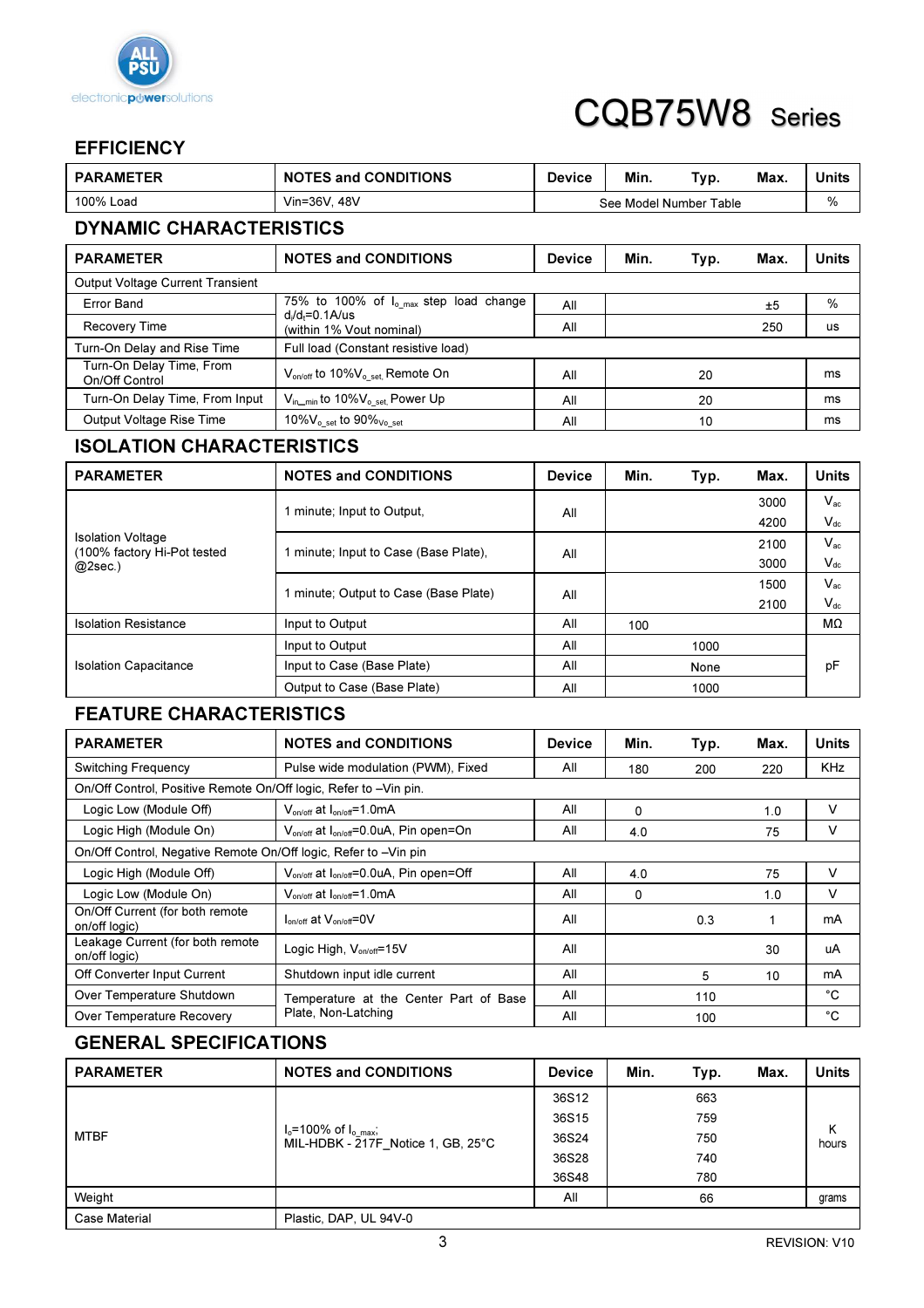

# CQB75W8 Series

| Base plate Material             | Aluminum                   |                                                                           |                              |  |  |
|---------------------------------|----------------------------|---------------------------------------------------------------------------|------------------------------|--|--|
| <b>Potting Material</b>         | <b>UL 94V-0</b>            |                                                                           |                              |  |  |
| Pin Material                    | Base: Copper               | Plating: Nickel with Matte Tin                                            |                              |  |  |
| Shock/Vibration                 |                            | MIL-STD-810F/EN61373 Compliant                                            |                              |  |  |
| Humidity                        | 95% RH max. Non Condensing |                                                                           |                              |  |  |
| Altitude                        |                            | 5000m Operating Altitude, 12000m Transport Altitude                       |                              |  |  |
| <b>Thermal Shock</b>            | MIL-STD-810F               |                                                                           |                              |  |  |
| Fire & Smoke                    | EN45545-2 Compliant        |                                                                           |                              |  |  |
| EMI                             |                            | Meets EN55032 & EN50155 Compliant (with external filter)                  | Class A                      |  |  |
| <b>ESD</b>                      | EN61000-4-2                | Level 3: Air ±8kV, Contact ±6kV                                           | Perf. Criteria A             |  |  |
| Radiated immunity               | EN61000-4-3                | Level 3: 80~1000MHz, 20V/m                                                | Perf. Criteria A             |  |  |
| <b>Fast Transient</b>           | EN61000-4-4                | Level 3: On power input port, ±2kV, external input capacitor<br>required, | Perf. Criteria A             |  |  |
| Surge                           | EN61000-4-5                | Level 4: Line to earth, ±4kV, Line to line, ±2kV                          | Perf. Criteria A             |  |  |
| Conducted immunity              | EN61000-4-6                | Level 3: 0.15~80MHz, 10V                                                  | Perf. Criteria A             |  |  |
| Interruptions of Voltage Supply | EN50155                    | Class S3: 20ms interruptions                                              | Perf. Criteria A             |  |  |
| Supply Change Over              | EN50155                    | Class C2: During a supply break of 30 ms,                                 | Perf. Criteria A             |  |  |
| <b>Application Note Link</b>    |                            |                                                                           | CQB75W8-36S Series App Notes |  |  |
| Packaging Information Link      |                            |                                                                           | <b>Packaging Information</b> |  |  |

### **Immunity to Environmental Conditions.**

| Phenomenon                                                          | EN50155; 2017<br><b>Reference Clause(s)</b> | <b>Reference Standard</b> | <b>Test Conditions</b>                                                                                                                                                                                                          | Result |
|---------------------------------------------------------------------|---------------------------------------------|---------------------------|---------------------------------------------------------------------------------------------------------------------------------------------------------------------------------------------------------------------------------|--------|
| Low Temperature<br>Start-up test                                    | 13.4.4                                      | EN 60068-2-1              | Class OT6<br>Temperature: -40℃<br>Duration: 2 hrs                                                                                                                                                                               | Pass   |
| Dry Heat Test                                                       | 13.4.5                                      | EN 60068-2-2              | Class OT6 & ST2<br>Temperature: 85℃<br>Duration: 6 hrs<br>Extended temperature: 100°C<br><b>Extended Duration: 10min</b>                                                                                                        | Pass   |
| Low Temperature<br>Storage Test                                     | 13.4.6                                      | EN 60068-2-1              | Temperature: -40°C<br>Duration: 16 hrs                                                                                                                                                                                          | Pass   |
| <b>Cyclic Damp Heat Test</b>                                        | 13.4.7                                      | EN 60068-2-30             | Temperature: 25°C - 55°C<br>Humidity: 90% RH<br>Duration: 48 hrs                                                                                                                                                                | Pass   |
| <b>Random Vibration Test</b>                                        | 13.4.11                                     | EN 61373                  | Temperature: $25^{\circ}$ C +/- 10 $^{\circ}$ C<br>Humidity: 50% +/-25% RH<br>Frequency range: $5 \sim 150$ Hz<br>Vertical: 1.01 $m/s^2$<br>Transverse: 0.450 $m/s^2$<br>Longitudinal: 0.700 $m/s^2$<br>Duration: 10 min / axis | Pass   |
| Simulated Long Life Test at<br>Increased Random Vibration<br>Levels | 13.4.11                                     | EN 61373                  | Temperature: 25℃ +/-10℃<br>Humidity: 50% +/-25% RH<br>Frequency range: $5 \sim 150$ Hz<br>Vertical: 5.72 $m/s^2$<br>Transverse: 2.55 m/s <sup>2</sup><br>Longitudinal: 3.96 $m/s^2$<br>Duration: 5 hrs / axis                   | Pass   |
| <b>Shock Test</b>                                                   | 13.4.11                                     | EN 61373                  | Temperature: 25℃ +/-10℃<br>Humidity: 50% +/-25% RH<br>Frequency range: $5 \sim 150$ Hz<br>+/-Vertical: 30 $m/s^2$<br>+/-Transverse: 30 $m/s^2$<br>+/-Longitudinal: 50 $m/s^2$<br>Duration: 30ms x18 (Each axis 3<br>shocks)     | Pass   |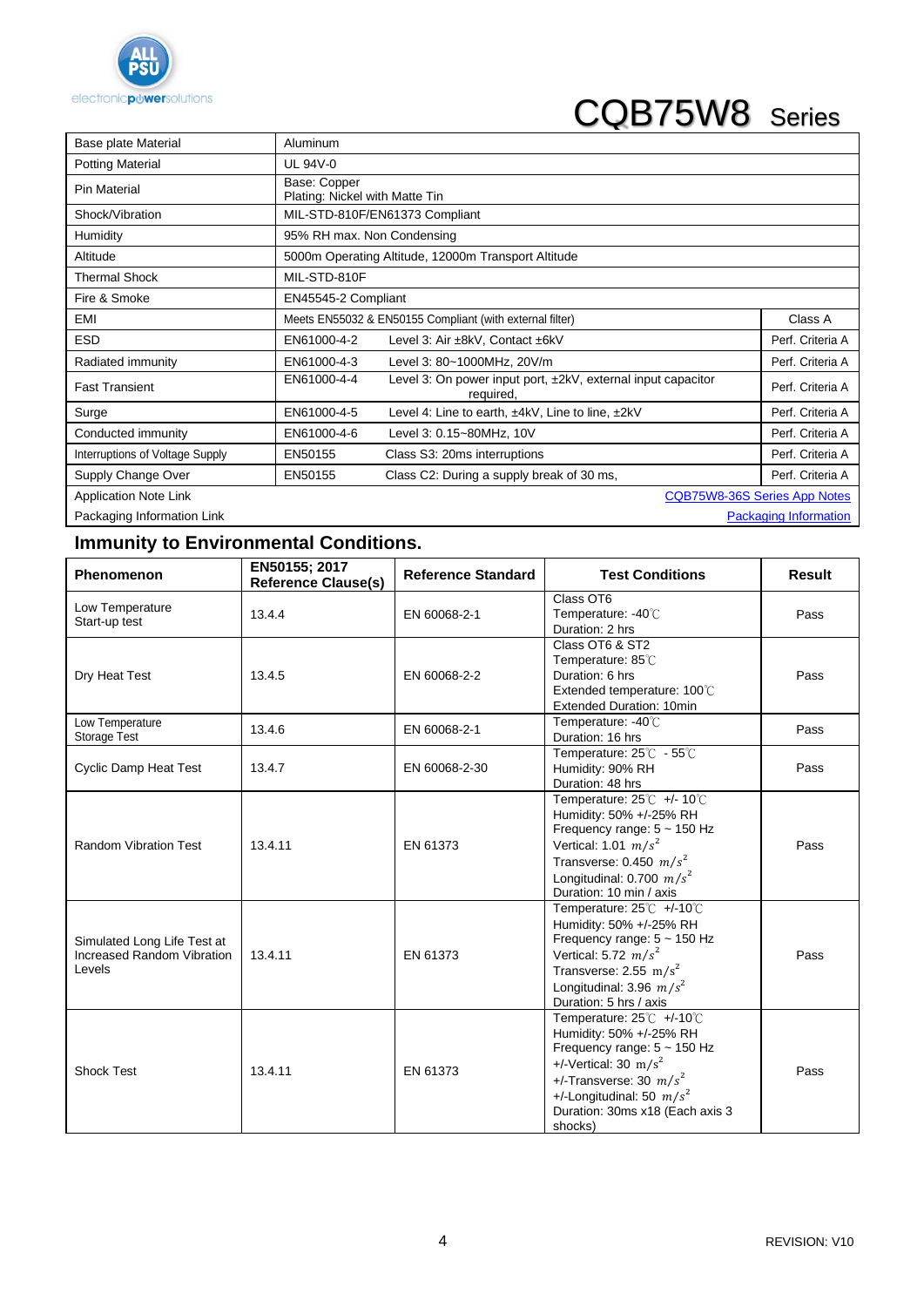

# CQB75W8 Series

### EN45545-2 Fire & Smoke Test Conditions.

| <b>Item</b>     |                            | <b>Standard</b>                          | <b>Hazard Level</b> |
|-----------------|----------------------------|------------------------------------------|---------------------|
|                 | Oxygen Index Test          | EN 45545-2: 2013<br>EN ISO 4589-2: 2006  | HL1, HL2, HL3       |
| R <sub>22</sub> | <b>Smoke Density Test</b>  | EN 45545-2: 2013<br>EN ISO 5659-2: 2013  | HL1, HL2            |
|                 | <b>Smoke Toxicity Test</b> | EN 45545-2: 2013<br>NF X70-100: 2006     | HL1, HL2, HL3       |
|                 | Oxygen Index Test          | EN 45545-2: 2013<br>EN ISO 4589-2: 2006  | HL1, HL2, HL3       |
| R <sub>23</sub> | <b>Smoke Density Test</b>  | EN 45545-2: 2013<br>EN ISO 5659-2: 2013  | HL1, HL2, HL3       |
|                 | <b>Smoke Toxicity Test</b> | EN 45545-2: 2013<br>NF X70-100: 2006     | HL1, HL2, HL3       |
| R <sub>24</sub> | Oxygen Index Test          | EN45545-2: 2013<br>EN ISO 4589-2         | HL1, HL2, HL3       |
| R <sub>25</sub> | Glow - Wire Test           | EN 45545-2:2013<br>EN 60695-2-11:2001    | HL1, HL2, HL3       |
| R <sub>26</sub> | <b>Vertical Flame Test</b> | EN 45545-2: 2013<br>EN 60695-11-10: 2013 | HL1, HL2, HL3       |

Output Power (%)

### CHARACTERISTIC CURVE

#### Power Derating Curve





0 10 20 30 40 50 60 70 80  $90$ 100 110 0 10 20 30 40 50 60 70 80 90 100 110 Ambient Temperature (℃) Output Power (%) CQB75W8-36S Derating Curve with Heatsink QBL127 (Vin=36V) **Natural** 100 ft./min. 200 ft./min. 300 ft./min. 400 ft./min.

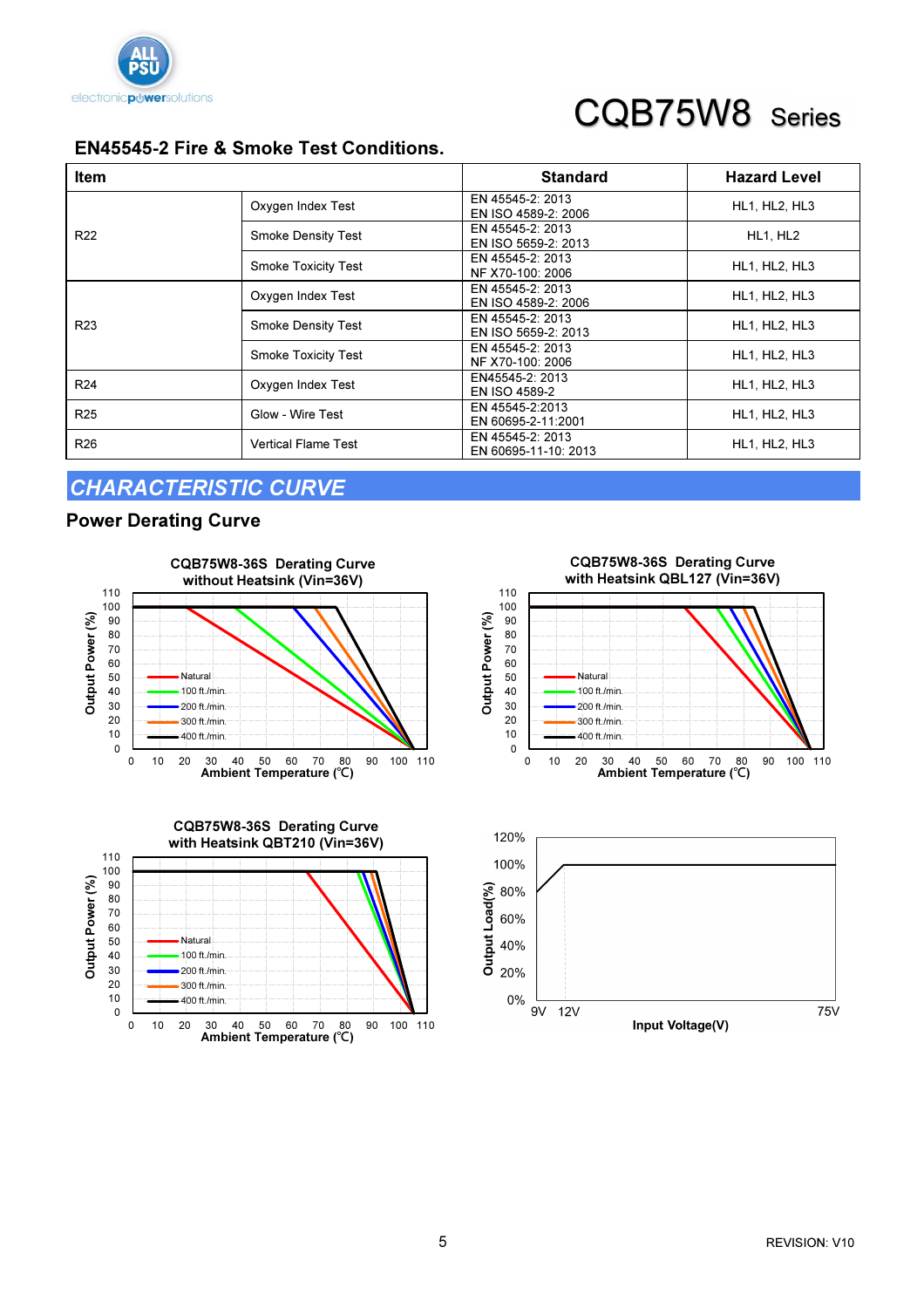

## CQB75W8 Series

#### Performance Data







Output Power (%)